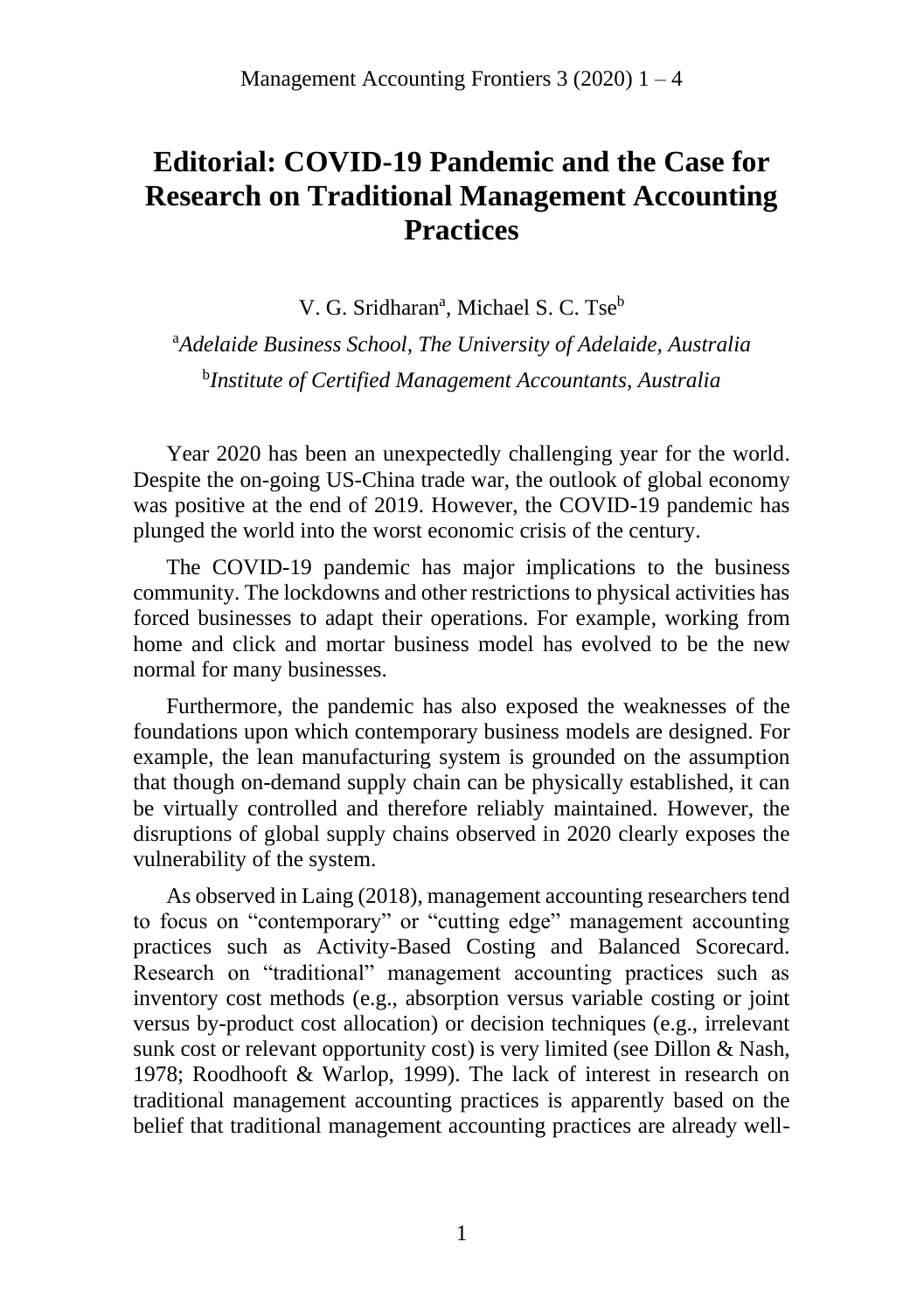researched and new studies on the area would add limited value to the body of knowledge.

However, such belief does not take the fact that prior studies on traditional management accounting practices have been conducted under the then-prevailing business environment into account. Management accounting, by nature, is highly context specific. The current business environment has significant impact on the relevance of management accounting practices to today's organisations. As such, the insights from prior studies that are conducted decades ago, may not be readily replicable into today's organisations that operate under different business environment. Furthermore, opportunities for new extensions of the already well-established concepts are often ignored (e.g., Gupta, Pevzner & Seethamraju, 2010; Sun, Lan & Liu, 2014; Winsen & Stefano, 1979), which lead to a lop-sided growth of the discipline to the disregard of its substantive overall growth. Afterall, inventory costing and standard costing techniques remain central in most of the contemporary organisations today.

The editorial team of Management Accounting Frontiers believes that it is beneficial to conduct more investigation into traditional management accounting practices under contemporary business environment. While originality and current trend can be important guidelines for directing new research themes, it is equally important to contribute further so as to expand the time-tested and widely prevalent management accounting concepts. The editorial team identifies three important ways to contribute in this direction: 1) Theoretically sound replications of prior studies can add value to the body of knowledge if they can advance our understanding of established management accounting practices under the current environment; 2) Normative works that provide new insights on traditional management accounting practices under contemporary business environment; 3) New empirical (survey or experimental) studies into timetested concepts can also make valuable contribution to the body of knowledge.

We welcome new research that expands the frontiers of the traditional and entrenched management accounting research.